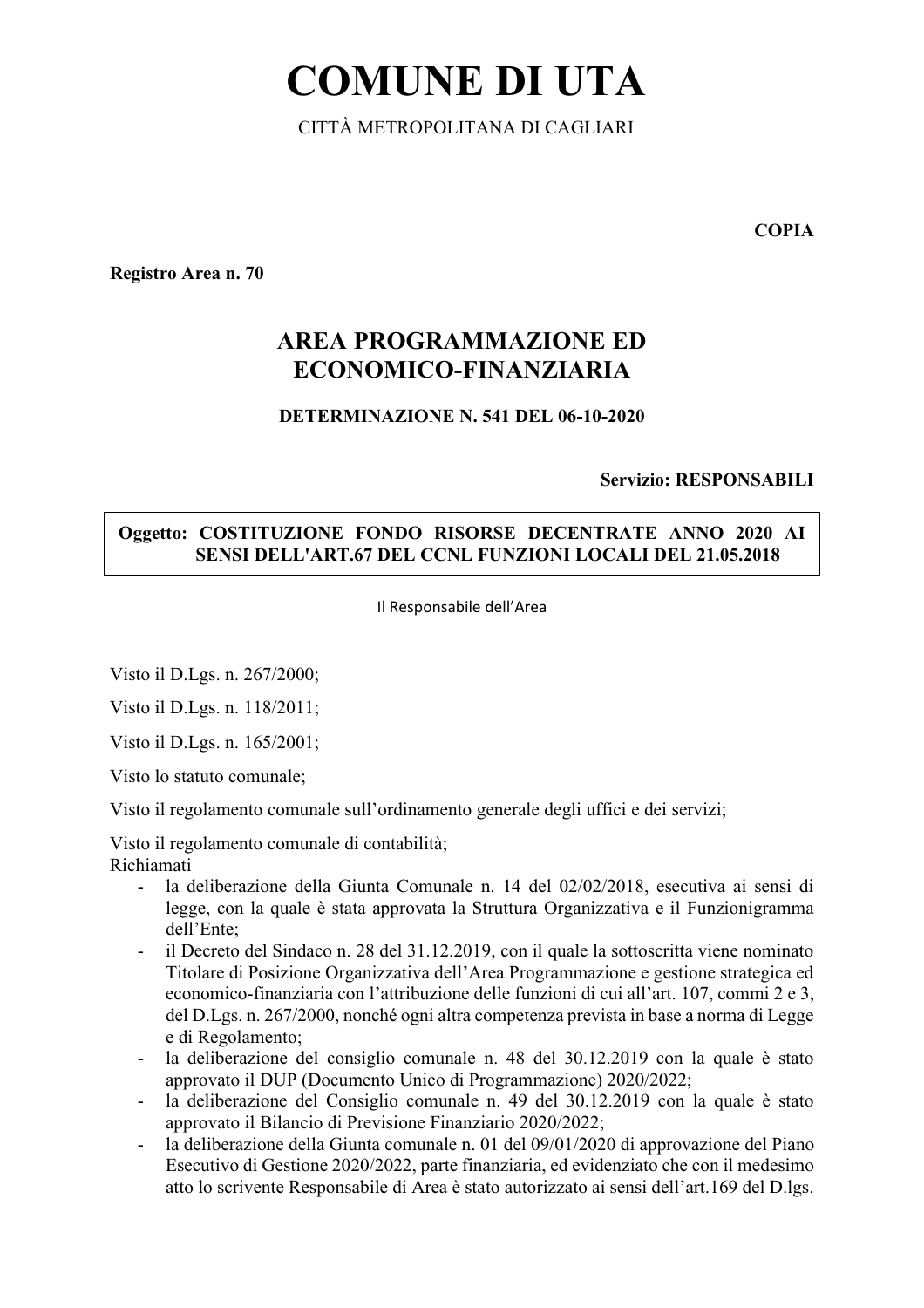267/2000 ad adottare gli atti di gestione finanziaria relativi all'oggetto della presente determinazione;

Premesso che:

- il D.Lgs. 165/2001 impone a tutte le amministrazioni la costituzione del fondo per le risorse decentrate, il quale rappresenta il presupposto per l'erogazione del salario accessorio ai dipendenti:
- la costituzione del fondo per le risorse decentrate è un atto di natura gestionale;
- le risorse destinate a incentivare le politiche di sviluppo delle risorse umane e della produttività (Fondo risorse decentrate) sono annualmente determinate sulla base delle disposizioni contrattuali e legislative vigenti, tenendo conto delle disponibilità economico-finanziarie dell'Ente nonché dei nuovi servizi o dei processi di riorganizzazione finalizzati a un accrescimento di quelli esistenti che si intendono attivare nel corso dell'anno;
- le modalità di determinazione delle risorse in oggetto sono attualmente regolate dagli artt. 67 e 68 del CCNL Funzioni locali 21 maggio 2018 e risultano suddivise in:
- $\checkmark$  RISORSE STABILI, costituite da un unico importo consolidato di tutte le risorse decentrate stabili, indicate dall'art. 31, c. 2, CCNL 22.1.2004, relative all'anno 2017, come certificate dal collegio dei revisori:
- √ RISORSE VARIABILI, che hanno validità esclusivamente per l'anno in cui sono definite e messe a disposizione del Fondo risorse decentrate;
- la disciplina specifica delle diverse voci che alimentano il predetto Fondo è contenuta  $\omega_{\rm{eff}}$ nell'art. 67 del CCNL Funzioni locali 21 maggio 2018:

Considerato che la costituzione del fondo per le risorse decentrate costituisce materia di competenza dell'Ente in quanto sottratta alla contrattazione collettiva decentrata integrativa e che, in riferimento alle relazioni sindacali, è prevista esclusivamente l'informazione ai soggetti sindacali prima dell'avvio della contrattazione collettiva decentrata integrativa;

Visto l'art. 23, c. 2, D.Lgs. 25 maggio 2017, n. 75, il quale prevede che "a decorrere dal 1° gennaio 2017, l'ammontare complessivo delle risorse destinate annualmente al trattamento accessorio del personale, anche di livello dirigenziale, di ciascuna delle amministrazioni pubbliche di cui all'articolo 1, comma 2, del decreto legislativo 30 marzo 2001, n. 165, non può superare il corrispondente importo determinato per l'anno 2016. A decorrere dalla predetta data l'articolo 1, comma 236, della legge 28 dicembre 2015, n. 208 è abrogato";

Preso atto che, ai sensi dell'art. 23, D.Lgs. n. 75/2017, l'importo complessivo del trattamento accessorio non può essere superiore a quello dell'anno 2016, come costituito nel rispetto delle sopra citate disposizioni;

Considerato che le riduzioni al trattamento accessorio, effettuate ai sensi dei citati art. 9, c. 2-bis, D.L. 78/2010 e art. 1, c. 236, L. 208/2015, si intendono consolidate ai fini del rispetto del vigente limite dell'anno 2016;

Preso atto che il trattamento accessorio dell'anno 2016 costituisce la base di riferimento ai fini della costituzione del fondo del salario accessorio per l'anno 2020;

Vista la determinazione n. 857 in data 29.11.2016, che ha quantificato complessivamente le risorse decentrate dell'anno 2016 in  $\epsilon$  116.941.42 di cui  $\epsilon$  79.726.59 risorse stabile e  $\epsilon$ 37.214,83 risorse variabili e che il tetto di spesa insuperabile, al netto delle voci escluse (pari a € 18.289,83), è di € 98.651,59;

AREA PROGRAMMAZIONE ED ECONOMICO-FINANZIARIA n.541 del 06-10-2020 COMUNE DI UTA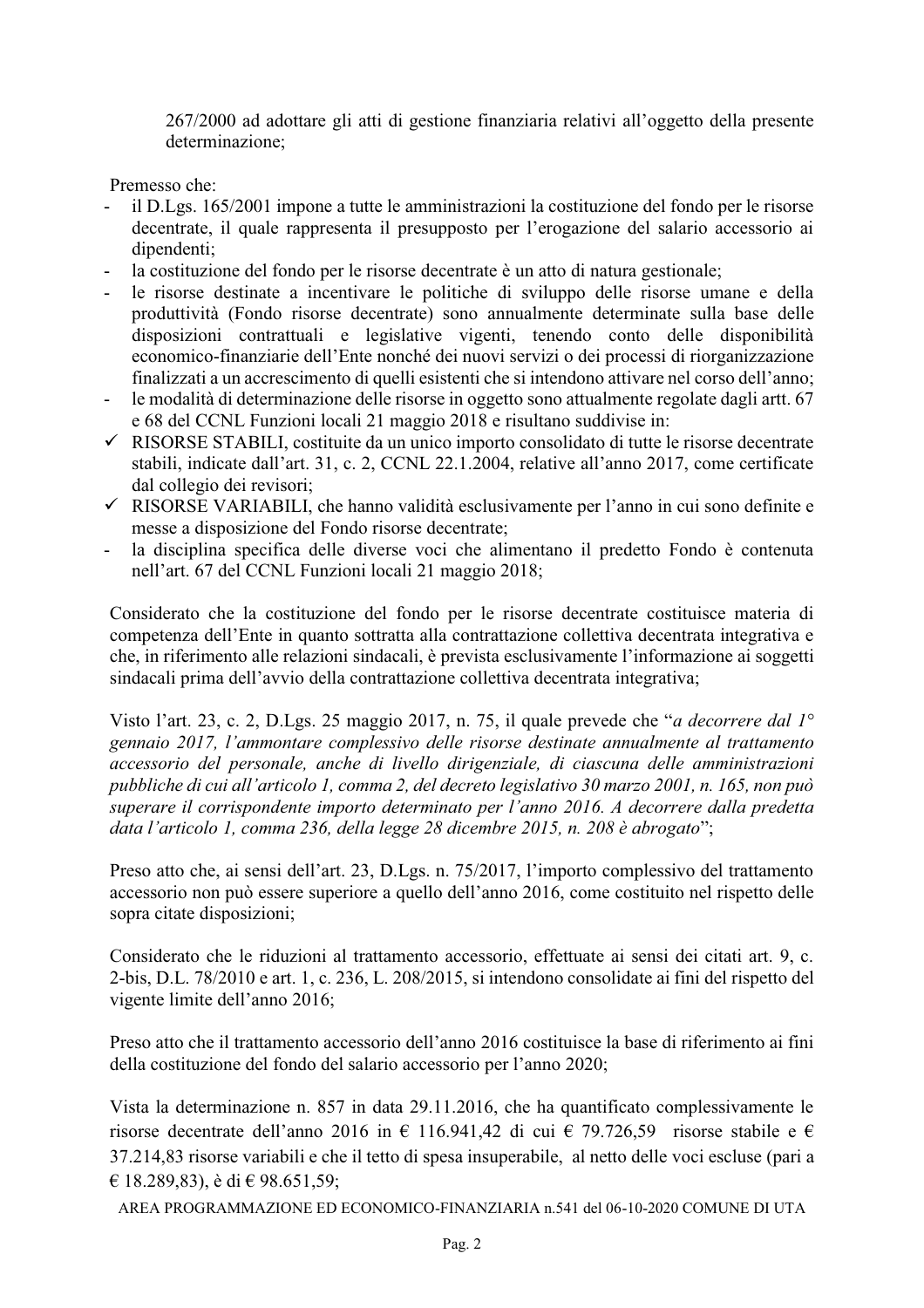Vista la determinazione n. 643 del 19.10.2018, con la quale è stato rettificato il fondo 2016 rideterminando lo stesso in  $\in$  121.904.97 di cui  $\in$  84.690.14 risorse stabile e  $\in$  37.214.83 risorse variabili e che il tetto di spesa insuperabile, al netto delle voci escluse (pari a  $\epsilon$  18.289.83), è di  $€ 103.615,14;$ 

Accertato inoltre che il fondo delle posizioni organizzative finanziato da bilancio per gli enti senza la dirigenza è stato determinato nel 2016 nell'importo di  $\epsilon$  71.426.76;

Che pertanto il limite totale del salario accessorio determinato nel 2016 è di complessivi  $\epsilon$ 175.041,90, depurato delle voci non soggette a vincolo;

Ritenuto dover quantificare le risorse complessivamente disponibili, da comunicare alla delegazione trattante per lo svolgimento delle trattative;

Vista la determinazione nº 524 del 30.09.2020 con la quale sono state quantificate le risorse decentrate di parte stabile nell'importo di  $\in$  89.112.24;

Vista, inoltre, la deliberazione della Giunta Comunale n° 81 del 02.10.2020, con la quale sono stati impartiti gli indirizzi per la costituzione della parte variabile del fondo;

Ritenuto dover procedere alla determinazione del fondo salario accessorio per l'esercizio 2020, nella misura complessiva di  $\in$  178.713,03, di cui  $\in$  89.112,24 risorse stabili e  $\in$  89.600,79 risorse variabili e che il tetto di spesa insuperabile, al netto delle voci escluse (pari a  $\epsilon$ ) 74.620,12), è di  $\in$  99.670,81;

Ritenuto inoltre di determinare il fondo delle posizioni organizzative per il 2019 finanziato da bilancio per gli enti senza la dirigenza in  $\epsilon$  62.890,00, al di sotto del limite 2016 di  $\epsilon$  71.426,76;

Ricordato che l'ente potrà, in ogni momento, procedere a rideterminare l'importo del fondo del salario accessorio nel corso dell'anno, anche alla luce di eventuali mutamenti legislativi o situazioni che giustifichino la revisione degli importi qui riepilogati;

Tutto ciò premesso e considerato.

#### DETERMINA

Di prendere atto della premessa

- 1) di costituire, ai sensi degli artt. 67 e 68 del CCNL Funzioni locali 21 maggio 2018, il Fondo risorse decentrate per l'anno 2020, dando atto del rispetto di quanto previsto all'art. 23, c. 2, D.Lgs. n. 75/2017 (ALL. A) per un importo complessivo pari ad  $\in$  178.713.03, comprensivo di  $\in$  74.620,12 di voci escluse, oltre  $\in$  62.890,00 quale fondo delle posizioni organizzative, per un totale complessivo netto di 162.560,81;
- 2) di dare atto che il fondo 2020 così costituito è inferiore al limite 2016 di  $\epsilon$  175.041,90;
- 3) Di dare atto che la costituzione del Fondo per l'anno 2020 potrà essere suscettibile di rideterminazione e aggiornamenti alla luce di future novità normative, circolari interpretative, e/o nuove disposizioni contrattuali;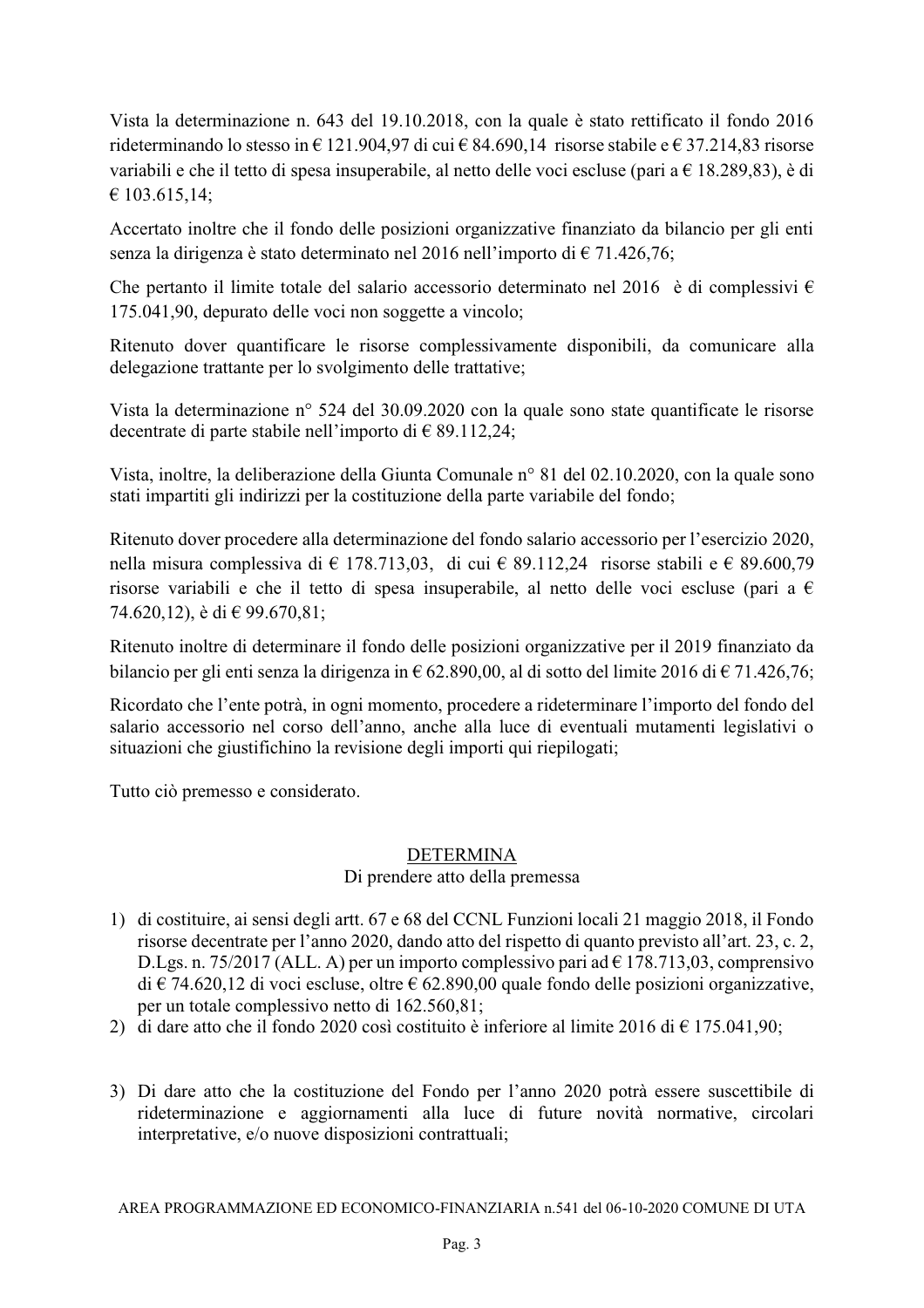- 4) Di attestare che il finanziamento relativo al Fondo risorse decentrate per l'anno 2020 trova copertura negli appositi capitoli del bilancio 2020 relativi alla spesa del personale;
- 5) Di trasmettere il presente atto al responsabile del servizio finanziario, nel rispetto delle norme e dei principi contabili di cui al D.Lgs. n. 118/2011, del D.P.C.M. 28 dicembre 2011 e del D.Lgs. n. 126/2014, dando atto che gli impegni di spesa, a titolo di salario accessorio a favore del personale dipendente, sono assunti nei limiti degli stanziamenti di competenza del bilancio di previsione 2020, con eventuale imputazione all'esercizio finanziario 2020, qualora in tale esercizio l'obbligazione giuridica passiva sia esigibile.
- 6) Di subordinare l'effettiva imputazione delle somme quantificate, mediante costituzione Fondo pluriennale vincolato (FPV), alla sottoscrizione definitiva del contratto decentrato integrativo per l'anno 2020 entro il 31 dicembre del corrente anno, che costituisce obbligazione giuridica perfezionata e presupposto per l'esigibilità della spesa e l'imputazione (FPV).

#### IL RESPONSABILE DELL'AREA F.to Rag. ALBA PAOLA

# IL RESPONSABILE DELL'AREA FINANZIARIA

VISTO si attesta la regolarità contabile e la copertura finanziaria.

Uta, li 06-10-2020

#### IL RESPONSABILE DELL'AREA FINANZIARIA F.to Rag. ALBA PAOLA

# **CERTIFICATO DI PUBBLICAZIONE**

Questa determinazione viene pubblicata dal 08-10-2020 all'Albo Pretorio del Comune e vi rimarrà fino al 23-10-2020 come prescritto dall'art. 124, del D. Les. n. 267/2000.

Uta, 08-10-2020

Il Messo Comunale Maria Ignazia Usai

Copia Conforme all'Originale ad uso amministrativo.

Uta, 08-10-2020

**IL RESPONSABILE DELL'AREA** Rag. ALBA PAOLA

AREA PROGRAMMAZIONE ED ECONOMICO-FINANZIARIA n.541 del 06-10-2020 COMUNE DI UTA